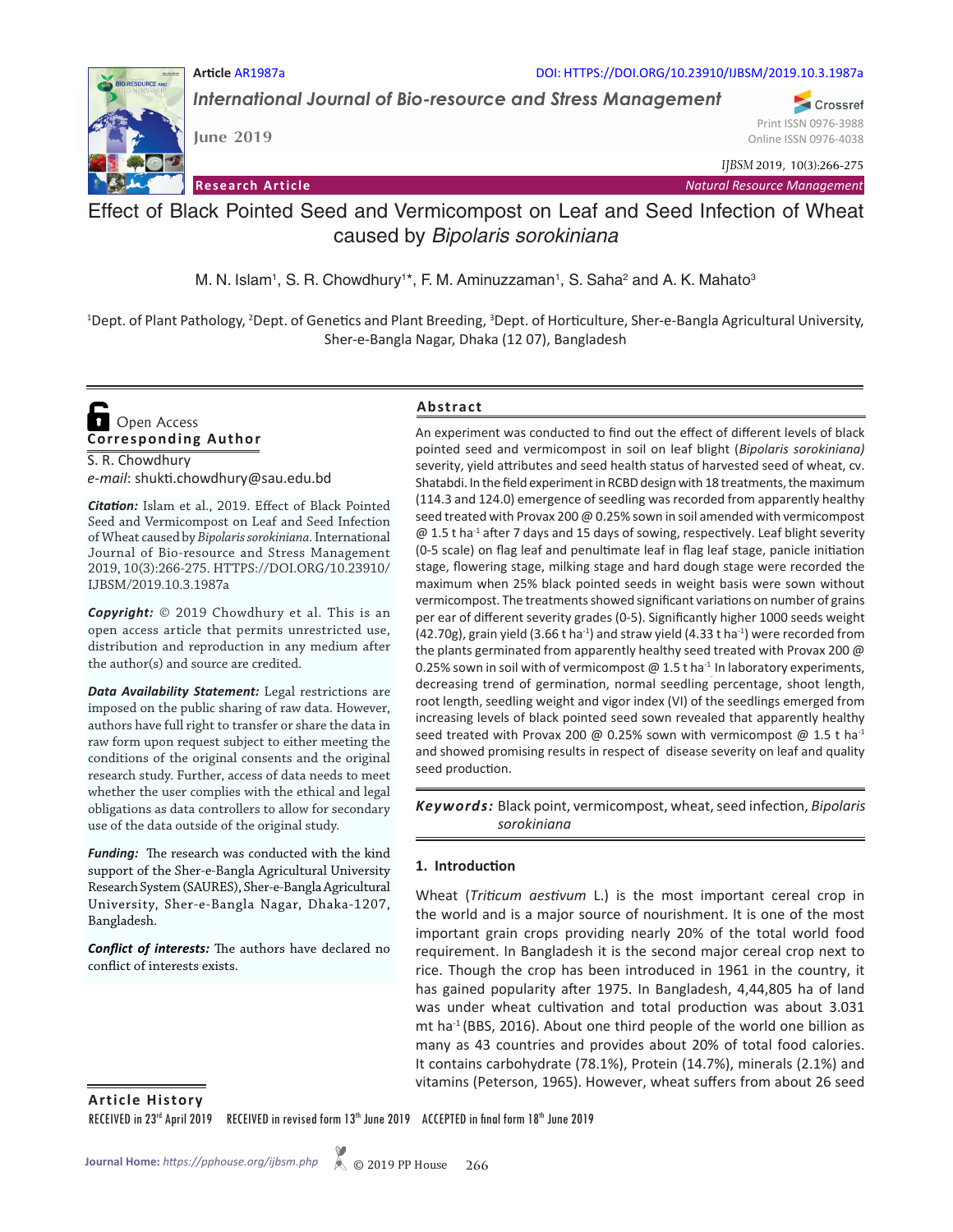borne pathogens causing 14 seed borne diseases (Fakir, 1999). Among the diseases, leaf blight caused by *Bipolaris sorokiniana* is the major and devastating disease of wheat in Bangladesh (Hossain and Azad, 1985). The fungi, *B. sorokiniana* is generally considered highly seed transmitted pathogen expressed as black point on seed and possesses a potential threat to the subsequent crops. *Bipolaris* leaf blight appears at the seedling stage (Alam et al., 1994). *Bipolaris sorokiniana* is also a known cause of foliar blight, seedling blight, head blight and common root rot of wheat (Shahzad et al., 2009). The fungi can produce upto 11.67 mm of root lesion in wheat seedlings and 96.67% of leaf segment disease after artificial inoculation (Laila et al., 2010). *Bipolaris sorokiniana* at flag leaf stage may cause of 7-100% reduction in formation of grains/ear (Hossain and Azad, 1994). The pathogen attacks wheat grains causing black point and the disease reduced yield up to 40% in field condition (Hossain et al., 1998), in severe cases it may cause of 57.6% and 64.5% yield reduction of wheat due to *Bipolaris* leaf blight in cultivars shatabdi and sonalika, respectively (Rashid and Fakir, 1998). *Bipolaris sorokiniana* is most frequently associated with poor germination and abnormal seedlings of wheat (Ammara et al., 2001). Virtually, it is impossible to produce black point free seed; however, seed with a reduced level of black point can be produced that may ensure good germination and high seedling vigor (Aulakh et al., 1988). Seed health plays an important role for successful cultivation and yield exploitation of a crop species. Among various factors that affect seed health, the most important are the seed borne fungi that not only lower seed germination, but also reduce seed vigor resulting in low yield. Seed-borne pathogens of wheat are responsible to cause variation in plant morphology and also reducing yield up to 15-90% if untreated seeds are grown in the field (Wiese, 1984).

Organic fertilizers are the key to improve the sustainability of agricultural farming system and soil productivity. Vermicompost helps in increasing the organic matter content of soil, which helps in increasing the natural productivity of soil. It is a viable technology for converting waste into organic fertilizers (Gutierrez-Micelietet al., 2011) endowed with hormone- like substances. The vermicomposting is biooxidation and stabilization of organic material involving the joint action of earthworm and microorganisms. Although, microbes are responsible for the biological degradation of the organic matter, earthworms are the important drivers of the process, conditioning the substrate and altering biological activity (Aira et al., 2002). The combination of inorganic fertilizers and vermicompost increased different parameters leading to bulb yield of onion and vermicompost soulfully resulted in maximum total soluble solid (Mandal et al., 2013). Use of vermicompost reduces the cost of production, increases plant's health and resistance against biotic and abiotic causes and fertility and water holding capacity of the soil. Nesterenko et al. (2009) found that the lowest

wheat disease incidence caused by *Bipolaris sorokiniana* in two crop plantings values were obtained from the second planting in soil like substrate (SLS) obtained by sequential wheat straw treatment with a fungus (*Pleurotus ostreatus*) and worms (*Eisenia foetida*). The values were 26% and 41% at the first and the second infection levels, respectively. For soil the values were 60% and 82%, respectively, and for sand they were 67% and 74%, respectively. SLS significantly suppressed the germination of *B. sorokiniana* conidia. Seed infection level had a significant effect on disease incidence and severity at different growth stages like flag leaf stage, panicle initiation stage, flowering stage, milk stage and hard dough stage (Chowdhury et al., 2010). Soil amendment with vermicompost can be the eco-friendly approach to control the leaf blight disease.

Considering the above facts, the present research program has been designed to determine the effect of different levels of black pointed seed and vermicompost on leaf blight (*Bipolaris sorokiniana*) severity, yield attributes and seed health status of harvested seed of wheat. The objectives of the present study were (i) to evaluate the effect of different levels of black pointed seeds and vermicompost on leaf blight severity of wheat, (ii) to determine the effect of different levels of black pointed seeds and vermicompost on plant growth parameters of wheat, (iii) to estimate the effect of different levels of black pointed seeds and vermicompost on yield and seed health status of harvested seed of wheat.

### **2. Materials and Methods**

### *2.1. Field experiment*

The field experiment was conducted at the farm field allotted for the Department of Plant Pathology during the Rabi season from November 2013 to April 2014.Wheat seed samples of variety Shatabdi was collected from Santhia, Pabna. The collected seed sample was physically sorted out to separate apparently healthy looking seeds with bold golden color and black pointed seeds. Then the black pointed seeds and apparently healthy looking seeds were mixed in different percentages of weight basis to prepare different treatments. However, Vermicompost was produced by using vermicomposting "chari" method. In this method, 75% cow dung and 25% kitchen wastes were subjected to produce vermicompost by the decomposition of organic wastes facilitated through earthworm *Eisenia fetida.* The seed samples were sown in field plots amended with different amount of vermicompost. There were 18 treatments.  ${\sf T}_\scriptscriptstyle 1$  (Apparently healthy seed treated with Provax 200  $\omega$  0.25%), T<sub>2</sub> (5% black pointed seed in weight basis),  $T_{3}$  (10% black pointed seed in weight basis),  $T_{4}$  (15% black pointed seed in weight basis),  $T_{5}$  (20% black pointed seed in weight basis), T<sub>6</sub> (25% black pointed seed in weight basis), T<sub>7</sub> (Vermicompost @1.5 t ha<sup>-1</sup>+T<sub>1</sub>), T<sub>8</sub> (Vermicompost @ 1.5 t ha-<sup>1</sup>+T<sub>2</sub>), T<sub>9</sub> (Vermicompost @ 1.5 t ha<sup>-1</sup>+T<sub>3</sub>), T<sub>10</sub> (Vermicompost @ 1.5 t ha<sup>-1</sup>+T<sub>4</sub>), T<sub>11</sub> (Vermicompost @ 1.5 t ha<sup>-1</sup>+T<sub>5</sub>), T<sub>12</sub>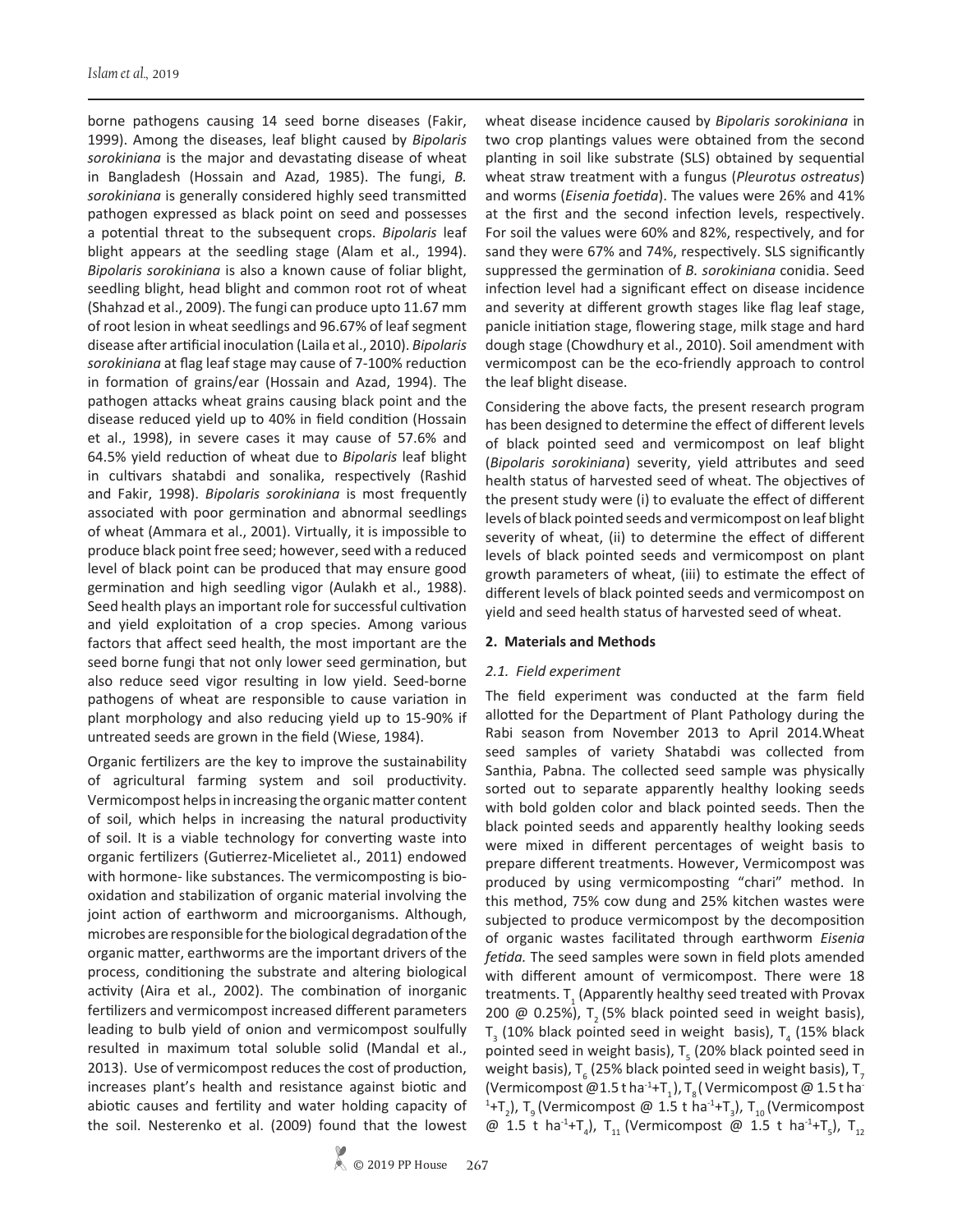(Vermicompost @ 1.5 t ha $^{\text{-}1}$ +T<sub>6</sub>), T<sub>13</sub> (Vermicompost @ 3.0 t ha $^{\text{-}}$ <sup>1</sup>+T<sub>1</sub>), T<sub>14</sub> (Vermicompost @ 3.0 t ha<sup>-1</sup>+T<sub>2</sub>), T<sub>15</sub> (Vermicompost @ 3.0 t ha<sup>-1</sup>+T<sub>3</sub>), T<sub>16</sub> (Vermicompost @ 3.0 t ha<sup>-1</sup>+T<sub>4</sub>), T<sub>17</sub> (Vermicompost @ 3.0 t ha<sup>-1</sup>+T<sub>5</sub>), T<sub>18</sub> (Vermicompost @ 3.0 t  $ha^{-1}+T_{6}$ ). The experiment was laid out in RCBD design with three replications. The experiment was divided into three blocks. Blocks represented the replication. So the total number of unit plots in the entire experiment was 3×18=54. Size of each unit plot was 1.5  $mx1 m=1.5 m<sup>2</sup>$ . The distance between sub plot was 0.5m and block was 1m. The field was fertilized at the rate of 220 kg Urea, 180 kg TSP, 50 kg MP, 120 kg Gypsum and 10 t Cow dung ha<sup>-1</sup> (Krishi Projukti Hatbooi, 2005). Two third of Urea, full dose of TSP, MP, Gypsum and Cow dung was applied at the time of final land preparation. Remaining one third of Urea was applied at 21 days after seed sowing. Wheat seeds were sown in the field at the rate of 120 kg ha<sup>-1</sup>. The seeds were placed continuously in lines properly at a depth of 5cm and were covered by soil with the help of land. The distance between the lines was 25 cm. The weeds were controlled by nirani (hand hoe). After sowing, light irrigation was given for proper germination. Then flood irrigation was given at crown root initiation (20 DAS), heading (50 DAS) and grain filling (70 DAS) stages. Randomly 10 plants were selected and tagged for rating and mean values were determined to get rating score of each treatment. Disease severity of Flag leaf and Penultimate was measured by using the following "0-5" scale (Horsfall and Barratt, 1945) at five growth stages of plant viz. flag leaf stage, panicle initiation stage, flowering stage, milking stage and hard dough stage. The Leaf blight severity of the disease was recorded following 0-5 grade (Table 1).

Table 1: Disease severity grades (0-5) according to Horsfall and Barratt (1945)

| .           |             |
|-------------|-------------|
| % LAD       | Scale/grade |
| 0           | 0           |
| $0.1 - 5$   | 1           |
| $5.1 - 12$  | 2           |
| $12.1 - 25$ | 3           |
| 25.1-50     | 4           |
| $>50$       | 5           |

Percent Disease Index (PDI) of Flag leaf and Flag leaf-1 was measured by using the following formula (Horsfall and Barratt, 1945) at five growth stages of plant viz. flag leaf stage, panicle initiation stage, flowering stage, milking stage and hard dough stage.

PDI=(Sum of total ratings/grading)/(Total No. of observation ×Highest Grade in the scale)×100

The disease severity grade of harvested seeds was done following the 0-5 rating scale (Gilchrist, 1985). The rating scale is as follows:0 (Free from infection), 1 (Only embryo blackish), 2 (Embryo and its adjacent area slightly infected), 3 (Embryo and less than ¼of grains are discolored), 4 (Embryo and ½ of grain are infected), 5 (Grains are shriveled, almost completely discolored or more than ½ of grains were discolored).The crop was harvested at full ripening stage on 30 March, 2014.

## *2.2. Laboratory experiment*

The laboratory experiment was conducted in the Molecular Plant Pathology Laboratory of Department of Plant Pathology. Sher-e-Bangla Agricultural University, Dhaka during the period of April 2014 to July 2014. For studying the seed health, blotter method and paper towel methods were used following CRD with three replications.

## *2.2.1. Blotter test*

To determine the seed health status, the blotter method (ISTA, 1996) was used. 400 seed were tested for each treatment. In this method, three layers of blotter paper were soaked in sterilized water and placed at the bottom of each sterilized glass petridish. Then, twenty five seeds were plated on the blotter paper in a petridish maintaining equal distance and covered with lid. The seeds on petridishes were incubated in an air cooled room at about 20 °C temperature under 12/12 hr light and darkness cycle for 7 days. Sterilized water was added time to time to maintain the moisture. After 7 days of incubation, the seeds were observed for the presence of seed-borne *Bipolaris sorokiniana* under stereo binocular microscope. Germination of the seeds was also being recorded.

### *3.2.2. Rolled paper towel method*

Seedling infection and seedling vigor test were done by following the Rolled Paper Towel Method (Warham, 1990). In this method, one hundred and fifty seeds were randomly taken from each treatment. 50 seeds were placed uniformly between a pair of moist paper towels. The towels were rolled and the two ends were closed with rubber bands. Then the rolled papers containing seeds were placed in an upright position for 7 days at room temperature under normal 12/12 light and darkness cycle. After incubation period, observations pertaining to germination, number of normal seedlings, number of abnormal seedlings and number of dead seeds were recorded. The normal and abnormal seedlings were categorized according to ISTA rules (1996). Twenty seedlings were randomly selected from each paper and their individual shoot and root length will be measured. The shoot and root portions were blotted dry with fine tissue paper and fresh weight will be taken. Vigor of the seedling was determined by the following formula (Baki and Anderson, 1972):

Vigor Index = (Mean of root length+Mean of shoot length)×% Seed germination

## *2.3. Analysis of data*

The collected data for different parameters were compiled and tabulated in proper form. Appropriate statistical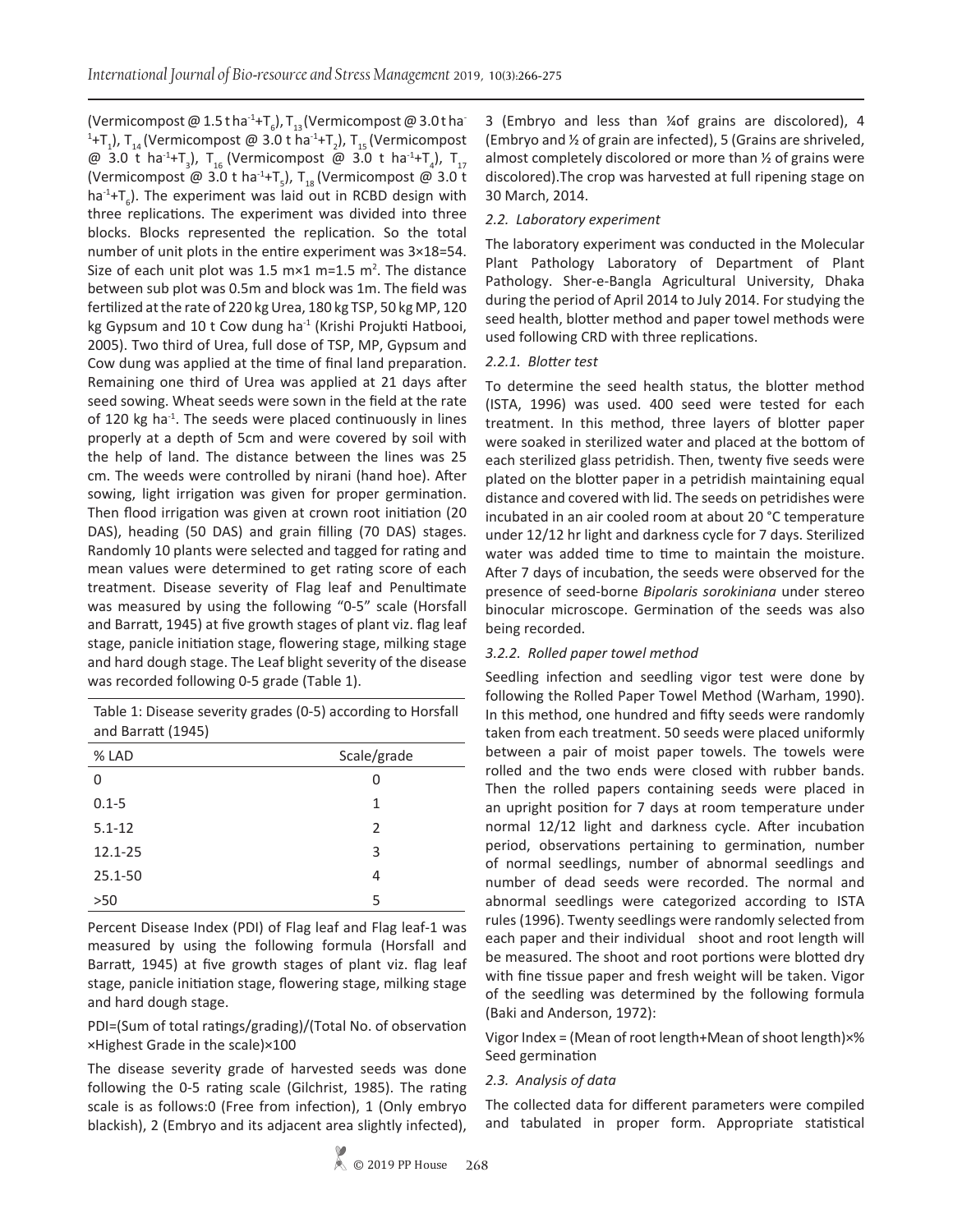analysis was made by MSTAT Computer Package program. The treatment means were compared by Duncan's Multiple Range Test (DMRT).

#### **3. Results and Discussion**

#### *3.1. Field experiment*

Considering disease incidence at 7 DAS and 15 DAS of wheat seedlings,the treatments differed significantly (Table 2). The number of infected seedling safter 7 DAS was the maximum in  $T<sub>7</sub>$  (114.3) whereas seedlings were the least infected in  $T_{6}$  (89.0). The similar trend was found in case of number of infected seedlings after 15 DAS. Seedlings infected by *Bipolaris sorokiniana* were the highest in number /m<sup>2</sup> in T<sub>7</sub> (124.0). The present result is supported by Hossain (2000) who reported that black point infection greatly affected seed germination and seedling emergence of wheat and percent reduction in germination become higher with the increase level of black pointed seed. These findings were also supported by other researchers (Machacek and Graney, 1938). Machacek and Graney (1938) who reported that seed infected with *Helminthosporium sativum* produced only 24.8% plant stand and resulted 80.6% seedling infection. Edwards and Burrows (1988) reported that vermicompost consistently improved seed germination, enhanced seedling

growth and development, and increased plant productivity significantly. Application of vermicompost in potted and field crops displayed excellent growth performances in terms of height of plants, colour and texture of leaves, appearance of fruiting structures etc. as compared to chemical fertilizers.

Significant variations were found in leaf blight severity on Flag leaf in different growth stages- flag leaf, panicle initiation, flowering stage, milking stage and hard dough stage (Table 3). During flag leaf stage, no disease occurred in  $\mathsf{T}_{7}$  and  $\mathsf{T}_{_{13}}$ whereas the maximum (5.33%) disease severity was found in  $T_{\rm g}$ . The maximum (10.00%) disease severity value was found in  $T_{6}$  at panicle initiation stage. On the contrary,  $T_{7}$  showed minimum (1.00%) disease severity which was statistically similar with  $T_{13}$  (1.67%). Similar trend of disease severity was observed at flowering stage also. During milking stage,  $T_{6}$  (40.67%),  $T_{5}$  (37.33%) and  $T_{4}$  (36.00%) were statistically similar in causing maximum disease severity. On the other hand, the minimum (20.00%) disease severity was found

Table 3: Effect of different levels of black pointed seed and vermicompost on leaf blight severity (0-5) scale on Flag leaf of wheat at flag leaf stage, panicle initiation stage, flowering stage, milking stage and hard dough stage

|                            | consistently improved seed germination, enhanced seedling     |                      | Treat-                     |                     | Disease severity in different growth stages at |                     |                      |                      |
|----------------------------|---------------------------------------------------------------|----------------------|----------------------------|---------------------|------------------------------------------------|---------------------|----------------------|----------------------|
|                            |                                                               |                      | ment<br>Flag leaf (%)      |                     |                                                |                     |                      |                      |
|                            | Table 2: Effect of different levels of black pointed seed and |                      |                            | Flag                | Panicle                                        | Flow-               | Milking              | Hard                 |
|                            | vermicompost on disease incidence at 7 DAS and 15 DAS         |                      |                            | leaf                | initiation                                     | ering               | stage                | dough                |
| Treatment                  | No. of seedlings m <sup>-2</sup>                              |                      |                            | stage               | stage                                          | stage               |                      | stage                |
|                            | 7 DAS                                                         | 15 DAS               | $\mathsf{T}_\mathsf{1}$    | $0.67$ <sup>i</sup> | $2.33^{h,i}$                                   | $4.00^{i,j}$        | 28.67e-h             | $41.33^{e-g}$        |
| $\mathsf{T}_\mathsf{1}$    | $102.3^{\text{c-f}}$                                          | $110.7^{b-h}$        | $\mathsf{T}_{\mathsf{2}}$  | 1.33 <sup>h</sup>   | $3.67$ <sup>g</sup>                            | $6.33^{f,g}$        | $30.67c - g$         | 44.00 <sup>d-f</sup> |
| $T_{2}$                    | $100.7^{d-h}$                                                 | $109.7c$ -h          | $T_{3}$                    | 2.67 <sup>f</sup>   | $6.00^{d,e}$                                   | 8.00 <sup>e</sup>   | 34.00 <sup>b-d</sup> | $48.00^{b-d}$        |
| $T_{3}$                    | 96.00f-i                                                      | $107.0^{\text{e-h}}$ | $T_{4}$                    | 2.67 <sup>f</sup>   | 7.33c                                          | 10.00 <sup>d</sup>  | $36.00^{a,b}$        | $50.67^{b,c}$        |
| $T_{4}$                    | $94.33^{g-i}$                                                 | $104.3^{f-h}$        | $T_{\rm 5}$                | 4.00 <sup>c</sup>   | 8.67 <sup>b</sup>                              | $11.67^{b,c}$       | 37.33a,b             | $54.00^{a,b}$        |
| $T_{\rm 5}$                | 93.00h,i                                                      | $102.0^{g,h}$        | $T_{6}$                    | 5.33a               | 10.00 <sup>a</sup>                             | $14.00^a$           | $40.67$ <sup>a</sup> | $58.67$ <sup>a</sup> |
| $T_{6}$                    | 89.00                                                         | 100.7 <sup>h</sup>   | $T_{7}$                    | $0.00^{j}$          | 1.00 <sup>j</sup>                              | 2.67 <sup>k</sup>   | $20.00^{j}$          | 32.67 <sup>h</sup>   |
| $T_{7}$                    | $114.3^a$                                                     | $124.0^{\circ}$      | $T_{\rm g}$                | $0.67$ <sup>i</sup> | $1.67^{i,j}$                                   | $4.67^{h,i}$        | $24.67^{h-j}$        | $35.67^{g,h}$        |
| $T_{\rm g}$                | $109.0^{a-c}$                                                 | $121.0^{a,b}$        | $T_{9}$                    | 1.33 <sup>h</sup>   | $2.00^{h,i}$                                   | $5.33^{g,h}$        | $27.33^{g-i}$        | 43.33 <sup>d-f</sup> |
| $T_{9}$                    | $106.7^{\text{a-e}}$                                          | $118.3^{a-d}$        | $\mathsf{T}_{\mathsf{10}}$ | 2.00 <sup>g</sup>   | 4.67 <sup>f</sup>                              | $6.67$ <sup>f</sup> | $30.67c - g$         | $41.33^{e-g}$        |
| ${\sf T}_{_{\sf 10}}$      | $103.0^{c-f}$                                                 | $117.7a-e$           | $\mathsf{T}_{\mathsf{11}}$ | 2.00 <sup>g</sup>   | $5.33^{e,f}$                                   | 8.33e               | 33.33b-e             | $44.00^{d-f}$        |
| ${\sf T}_{_{11}}$          | $102.3c-f$                                                    | $114.0^{a-f}$        | $T_{12}$                   | 3.00 <sup>e</sup>   | 6.33 <sup>d</sup>                              | $10.67^{c,d}$       | 34.67b,c             | 46.00 <sup>c-e</sup> |
| $T_{12}$                   | $101.3c-g$                                                    | $111.7^{b-h}$        | $T_{13}$                   | $0.00^{j}$          | $1.67^{i,j}$                                   | $3.33^{j,k}$        | $23.00^{i,j}$        | $36.00^{g,h}$        |
| $T_{13}$                   | $112.0^{a,b}$                                                 | $120.7^{a-c}$        | $T_{14}$                   | 2.00 <sup>g</sup>   | 2.67 <sup>h</sup>                              | $5.33^{g,h}$        | $27.67^{f-i}$        | $39.33^{f,g}$        |
| ${\sf T}_{_{14}}$          | $108.3^{a-d}$                                                 | $117.3a-e}$          | $T_{15}$                   | 1.33 <sup>h</sup>   | 4.67 <sup>f</sup>                              | $7.33^{e,f}$        | $29.33^{d-h}$        | 43.33 <sup>d-f</sup> |
| $T_{15}$                   | $105.3^{b-e}$                                                 | $115.3^{a-f}$        | ${\sf T}_{_{16}}$          | 2.67 <sup>f</sup>   | $5.67^{d,e}$                                   | 9.67 <sup>d</sup>   | $32.67^{b-f}$        | 46.67 <sup>c-e</sup> |
| $\mathsf{T}_{\mathsf{16}}$ | $104.0^{c-e}$                                                 | $112.0^{b-g}$        | $T_{17}$                   | $3.33^{d}$          | $6.00^{d,e}$                                   | 10.00 <sup>d</sup>  | 35.33b,c             | $48.67^{b-d}$        |
| $T_{17}$                   | $101.0^{d-g}$                                                 | $110.7^{b-h}$        | $T_{18}$                   | 4.67 <sup>b</sup>   | $8.33^{b}$                                     | $12.00^{b}$         | $36.00^{a,b}$        | $50.67^{b,c}$        |
| $T_{18}$                   | $100.3^{\text{e-h}}$                                          | $107.7^{d-h}$        | <b>LSD</b>                 | 0.32                | 0.84                                           | 1.27                | 5.01                 | 6.24                 |
| LSD (0.01)                 | 7.77                                                          | 11.04                | (0.01)                     |                     |                                                |                     |                      |                      |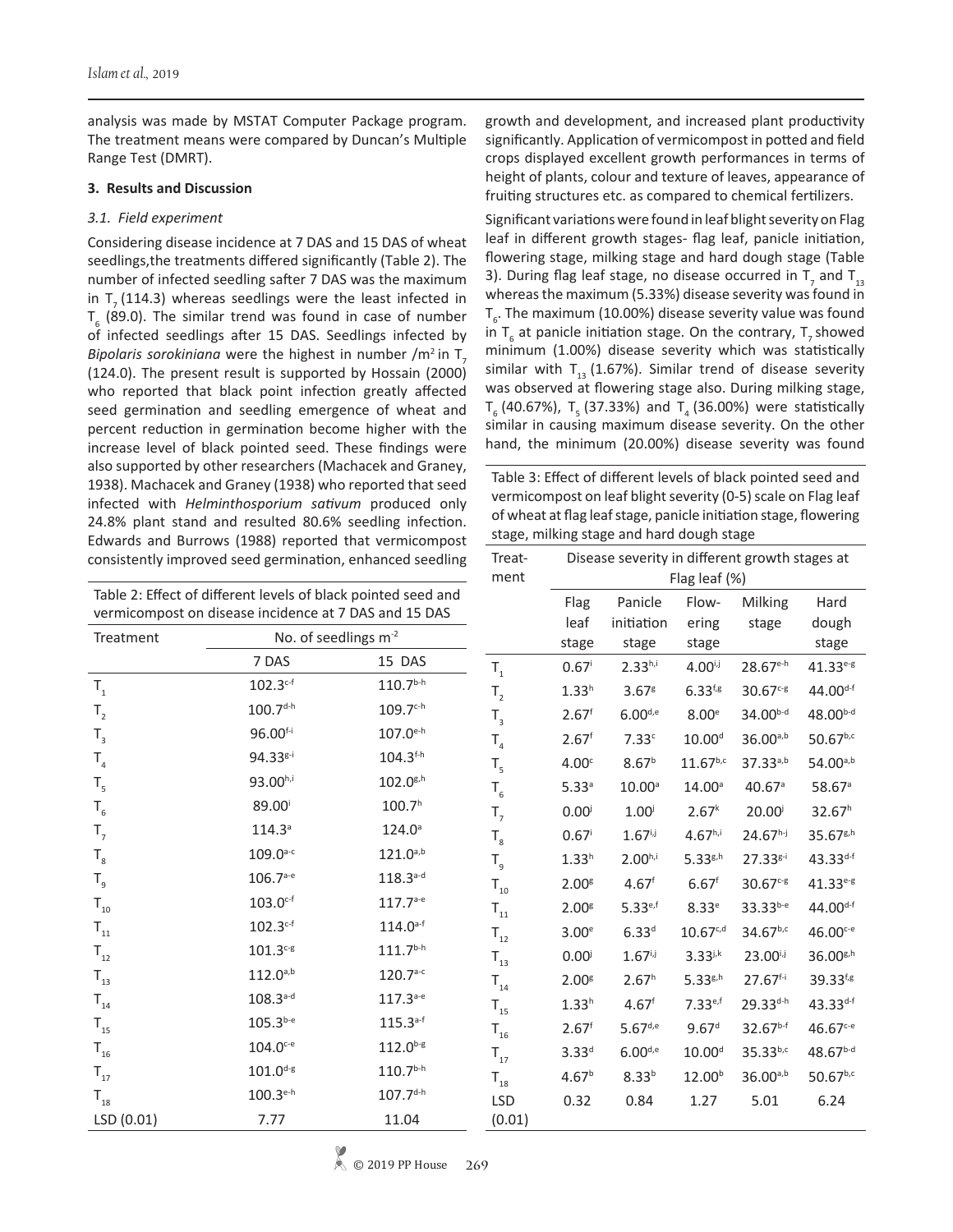in Treatment T<sub>7</sub> statistically similar with T<sub>8</sub> (24.67%) and T<sub>13</sub> (23.00%). During hard dough stage, the maximum (58.67%) value was found in  $T_c$  (58.67%) which was statistically similar with  $T<sub>5</sub>$  (54.00%). On the other hand, the minimum (32.67%) disease severity was observed in Treatment  $T_{7}$  which was statistically similar with T $_{\rm s}$  (35.67%) and T $_{\rm 13}$  (36.00%).

Disease severity on Penultimate leaf also showed significant variations in different stages-flag leaf, panicle initiation, flowering, milking and hard dough (Table 4). Disease severity was the maximum in  $T_{\epsilon}$  where as it was the minimum in  $T_{7}$ (2.00%). Significant variations were found in leaf blight severity in panicle initiation stage on Penultimate leaf. During panicle initiation stage, the maximum (12.00%) disease severity was in Treatment  $T_{6}$ , statistically similar with  $T_{18}$  (10.00%) and  $T_5$  (9.67%). On the other hand, the minimum (2.67%) disease severity was in  $T<sub>7</sub>$  statistically similar with by  $T_8$  (3.00%) and  $T_{13}$  (3.33%). During flowering stage, the maximum disease severity was (15.67%) in  $T_{\rm g}$ .

Table 4: Effect of different levels of black pointed seed and vermicompost on leaf blight severity (0-5) scale on Penultimate leaf of wheat at flag leaf stage, panicle initiation stage, flowering stage, milking stage and hard dough stage

| Treat-               |                      |                     |                     | Disease severity in different growth stages at |                        |  |
|----------------------|----------------------|---------------------|---------------------|------------------------------------------------|------------------------|--|
| ment                 | Penultimate Leaf (%) |                     |                     |                                                |                        |  |
|                      | Flag                 | Panicle             | Flow-               | Milking                                        | Hard                   |  |
|                      | leaf                 | initiation          | ering               | stage                                          | dough                  |  |
|                      | stage                | stage               | stage               |                                                | stage                  |  |
| $T_{1}$              | 2.00 <sup>h</sup>    | 4.67 <sup>g</sup>   | 6.67 <sup>h,i</sup> | $32.67^{d-g}$                                  | 52.67c-f               |  |
| $T_{2}$              | 4.00 <sup>e</sup>    | $6.33^{f}$          | 8.00 <sup>g</sup>   | $34.67^{b-g}$                                  | $55.00^{b-e}$          |  |
| $\mathsf{T}_{_3}$    | 4.00 <sup>e</sup>    | $7.67^{d,e}$        | $9.33^{e,f}$        | $36.00^{b-f}$                                  | $58.00^{\text{a-d}}$   |  |
| $\mathsf{T}_4$       | 4.00 <sup>e</sup>    | $8.00^{c,d}$        | $11.33^{d}$         | $40.00^{a-c}$                                  | $60.67$ <sup>a-c</sup> |  |
| $T_{\rm 5}$          | 4.67 <sup>d</sup>    | 9.67 <sup>b</sup>   | $13.33^{b,c}$       | $41.33^{a,b}$                                  | 62.67ab                |  |
| $T_{6}$              | 7.33a                | $12.00^{\circ}$     | $15.67^{\circ}$     | 44.67a                                         | 65.33a                 |  |
| $T_{7}$              | 2.00 <sup>h</sup>    | 2.67 <sup>h</sup>   | $4.66^{k}$          | 25.67 <sup>h</sup>                             | 41.33 <sup>g</sup>     |  |
| $T_{\rm g}$          | 2.67 <sup>g</sup>    | 3.00 <sup>h</sup>   | $5.33^{j,k}$        | $28.33^{g,h}$                                  | $44.00^{f,g}$          |  |
| $\mathsf{T}_{9}$     | 2.67 <sup>g</sup>    | 4.33 <sup>g</sup>   | $6.00^{i,j}$        | $32.00^{e-h}$                                  | $46.67e-g$             |  |
| $T_{10}$             | 3.33 <sup>f</sup>    | 6.33 <sup>f</sup>   | $7.33^{g,h}$        | $34.00c-g$                                     | $48.00^{e-g}$          |  |
| ${\sf T}_{_{11}}$    | 4.67 <sup>d</sup>    | $7.00^{e,f}$        | 9.67 <sup>e</sup>   | 36.00b-f                                       | $50.67^{d-g}$          |  |
| $\mathsf{T}_{_{12}}$ | 5.33c                | 8.67c               | $11.33^d$           | $37.33^{b-e}$                                  | $52.00^{c-f}$          |  |
| $\mathsf{T}_{_{13}}$ | 2.00 <sup>h</sup>    | 3.33 <sup>h</sup>   | $5.33^{j,k}$        | $28.33^{g,h}$                                  | $47.33^{e-g}$          |  |
| $T_{14}$             | 2.00 <sup>h</sup>    | 4.67 <sup>g</sup>   | $6.33^{h-j}$        | $30.33^{f-h}$                                  | $47.67^{e-g}$          |  |
| $T_{15}$             | 3.33 <sup>f</sup>    | $6.67$ <sup>f</sup> | $8.33^{f,g}$        | 33.67 <sup>c-g</sup>                           | 49.67 <sup>d-g</sup>   |  |
| $T_{16}$             | 4.67 <sup>d</sup>    | $7.67^{d,e}$        | $10.00^\circ$       | 35.67b-f                                       | 52.33c-f               |  |
| $T_{17}$             | 5.33c                | 8.67c               | 12.67c              | $37.00^{b-f}$                                  | $54.00^{b-e}$          |  |
| $T_{18}$             | 6.00 <sup>b</sup>    | $10.00^{b}$         | 14.00 <sup>b</sup>  | 39.33 <sup>a-d</sup>                           | $58.00^{\text{a-d}}$   |  |
| <b>LSD</b>           | 0.52                 | 0.99                | 1.13                | 6.83                                           | 9.62                   |  |
| (0.01)               |                      |                     |                     |                                                |                        |  |

On the other hand, the minimum disease severity (4.66%) was in T<sub>7</sub> which was statistically similar with T<sub>8</sub> (5.33%) and  $T_{13}$  (5.33%). During flowering stage, the maximum (44.67%) disease severity was in T<sub>6</sub> statistically similar with T<sub>5</sub> (41.33%) and  $T<sub>4</sub>$  (40.00%). On the other hand, the minimum disease severity (25.67%) was observed in T<sub>r</sub> statistically similar with  $T_{\rm g}$  (28.33%) and  $T_{\rm 13}$  (28.33%). During hard dough stage, the maximum disease severity was (65.33%) in  $T_{6}$  statistically similar with  $T_c$  (62.67%). On the other hand, the minimum disease severity (41.33%) was observed in  $T_{7}$  statistically similar with  $T_{\text{g}}$  (44.00%).

The disease severity was found to increase with the age of plant and the maximum disease severity was observed in hard dough stages in all treatments than the other stages. Leaf blight development is a usual consequence of the seed to plant to seed transmission of the pathogen *Bipolaris sorokiniana* under field condition (Rashid, 1996; Rashid and Fakir, 1998). Moreover, higher the level of seed borne fungal infection, there should be higher primary inoculums level in the field. So, higher level of black pointed seed resulted with higher infection in the field in the present experiment. The present findings were well supported by previous researchers (Nema and Joshi, 1974; Hossain and Azad, 1992; Malakar, 2003; Hossain, 2000; Reza et al*.*, 2006). Nema and Joshi (1974) reported that age was one of the important factor influencing disease intensity and susceptibility of wheat plant to *H. sativum*. Hossain and Azad (1992) reported that age of crop plant resulted higher incidence of leaf spot caused by *B. sorokiniana*. Malakar (2003) found that different grade of black point affected seeds caused significant variation in leaf blight development in adult plant. Reza et al*.* (2001) also reported that blight severity in adult plants of wheat increased with the increase in level of *Bipolarissorokiniana* infected seeds. Temperature is also is an important factor for leaf blight incidence. Hossain (2000) reported that temperature 25-28 °C normally prevails in March when wheat plant turns to soft dough to hard dough stage. Therefore, maximum leaf blight disease incidence occurs at that time. The result of the present investigation is also supported by Hossain (2000) who found that significant leaf severity of wheat at flowering and milk ripening stages under field condition when different black point infected seeds were sown.

The number of grains under grade-0 was found in a range of 34.27 to 45.50 (Table 5). The maximum (45.50) count of healthy seeds was observed in  $T<sub>z</sub>$  which was statistically similar with T<sub>8</sub> (44.13) and T<sub>13</sub> (43.03) whereas the minimum (34.27) count of healthy seeds was recorded in  $T_{6}$ . The number of grains under grade-1 was found the highest (3.73) in  $T_{6}$ . However, the minimum (3.23) number of seeds was recorded in  $T_{7}$ . The number of grains under grade-2 was the highest (0.45) in T<sub>6</sub> whereas the minimum (0.12) number of seeds was recorded in  $T_{7}$ . The number of grains under grade-3 was the highest (0.55) in T<sub>6</sub> and T<sub>18</sub> where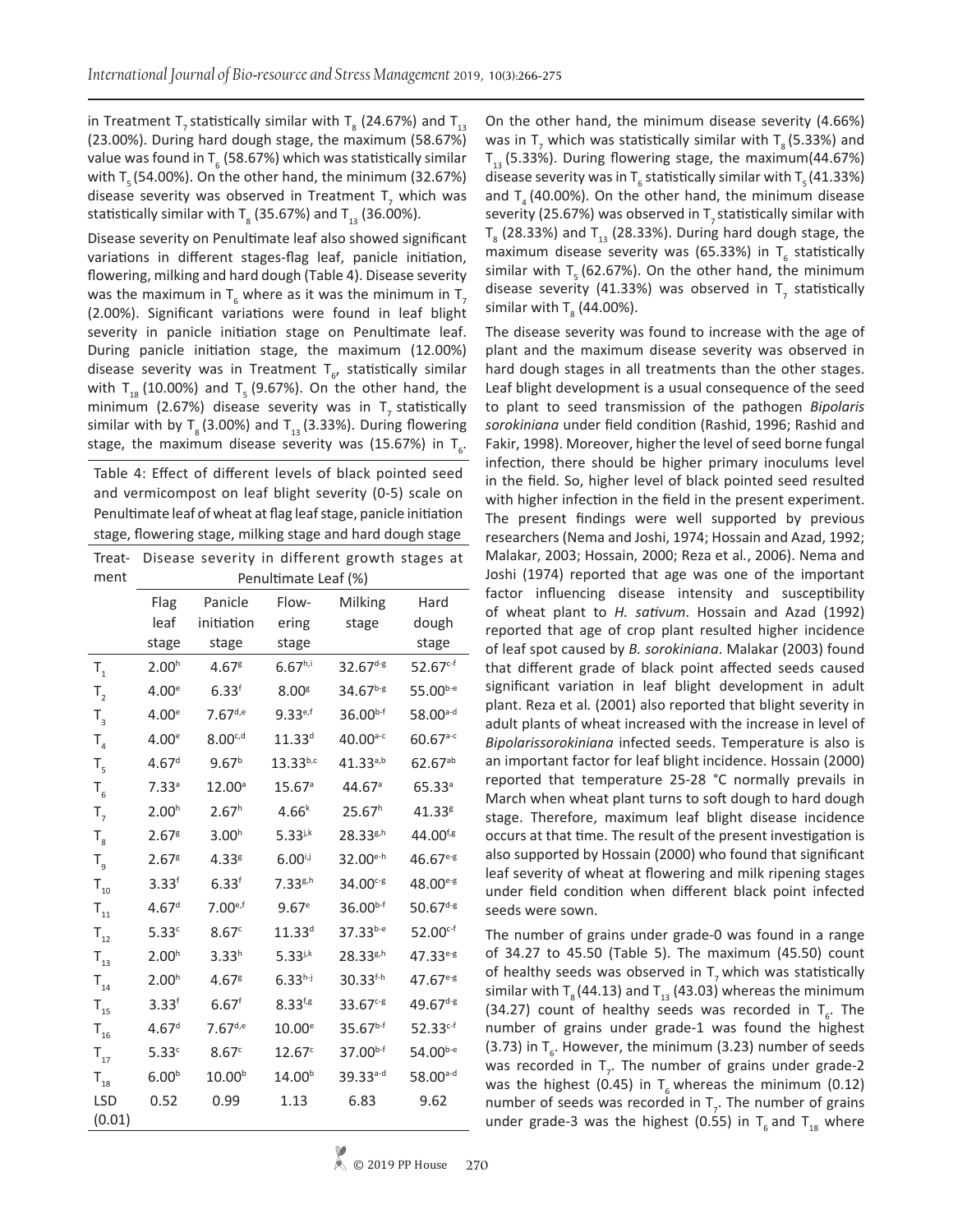| $\sqrt{2}$ $\sqrt{2}$ $\sqrt{2}$ |                              |                       |                   |                     |                                     |                   |
|----------------------------------|------------------------------|-----------------------|-------------------|---------------------|-------------------------------------|-------------------|
| Treat-                           | No. of different grade seeds |                       |                   |                     |                                     |                   |
| ment                             | 0                            | 1                     | 2                 | 3                   | 4                                   | 5                 |
| $T_{1}$                          | $41.13^{c,d}$                | $3.40^{c-f}$          | $0.19^{f,g}$      | $0.32^{g,h}$        | $0.53^{g,h}$                        | $0.80^{h-k}$      |
| $T_{2}$                          | $39.67^{d,e}$                | $3.43^{b-f}$          | $0.24^{e,f}$      | $0.36^{f,g}$        | $0.53^{g,h}$                        | $0.87f-i$         |
| $T_{\frac{1}{3}}$                | $37.00^{f-h}$                | $3.57^{a.c}$          | $0.23^{e,f}$      | $0.40^{e,f}$        | $0.60^{e,f}$                        | $0.96c-e$         |
| $\mathsf{T}_4$                   | $35.00^{h,i}$                | $3.57^{a-c}$          | $0.37^{b-d}$      | $0.46c,d}$          | $0.65c-e$                           | $1.07^{a,b}$      |
| т,                               | $34.83^{h,i}$                | $3.63^{a,b}$          | $0.40^{a-c}$      | $0.50^{a.c}$        | 0.73a                               | $1.13^{a}$        |
| Τ.                               | 34.27 <sup>i</sup>           | 3.73a                 | $0.45^{\circ}$    | $0.55^{\circ}$      | 0.73a                               | 1.13 <sup>a</sup> |
| Τ,                               | 45.50 <sup>a</sup>           | 3.23 <sup>f</sup>     | 0.12 <sup>h</sup> | $0.23^{\rm i}$      | $0.45^{\dagger}$                    | $0.73^{k}$        |
| $\mathsf{T}_{_8}$                | $44.13^{a,b}$                | $3.27^{e,f}$          | $0.19^{f,g}$      | 0.30 <sup>h</sup>   | $0.50^{h,i}$                        | $0.80^{i-k}$      |
| Τ,                               | $42.33^{b,c}$                | $3.30^{d-f}$          | 0.25 <sup>e</sup> | $0.35^{\text{f-h}}$ | $0.55^{f,g}$                        | $0.83g^{5}$       |
| $T_{10}$                         | $41.50^{c,d}$                | $3.40c-f$             | $0.33^{d}$        | $0.41^{d,e}$        | $0.60^{e,f}$                        | $0.88e^{-i}$      |
| ${\sf T}_{_{11}}$                | 39.17 <sup>d-f</sup>         | $3.49^{b-e}$          | $0.36c,d}$        | $0.46^{b,c}$        | 0.66c,d                             | $0.95c-f$         |
| $\mathsf{T}_{_{12}}$             | $38.50^{e-g}$                | $3.55^{a.c}$          | $0.40^{a.c}$      | $0.50^{a.c}$        | $0.70^{\text{a},\text{b},\text{c}}$ | $0.98^{b-d}$      |
| $T_{13}$                         | 43.03 <sup>a-c</sup>         | $3.30^{d-f}$          | $0.15^{g,h}$      | $0.23^{\rm i}$      | $0.47^{\rm i}$                      | $0.76^{j,k}$      |
| ${\sf T}_{_{14}}$                | $41.13^{c,d}$                | $3.43^{b-f}$          | $0.21^{e,f}$      | $0.32^{g,h}$        | $0.53^{g,h}$                        | $0.82^{h-k}$      |
| ${\sf T}_{_{15}}$                | $39.62^{d,e}$                | $3.46^{b-f}$          | 0.26 <sup>e</sup> | $0.39^{e,f}$        | $0.55^{f,g}$                        | $0.89e^{-h}$      |
| ${\sf T}_{\sf 16}$               | 37.26 <sup>e-h</sup>         | $3.51$ <sup>a-d</sup> | $0.33^{d}$        | $0.48^{b,c}$        | $0.62^{d,e}$                        | $0.92^{d-g}$      |
| ${\sf T}_{_{17}}$                | $36.50^{g-i}$                | $3.63^{a,b}$          | $0.38^{b-d}$      | $0.51^{a,b}$        | $0.68^{b,c}$                        | $0.97c-e$         |
| $T_{18}$                         | $35.29^{h,i}$                | $3.66^{a,b}$          | $0.42^{a,b}$      | $0.55^{\circ}$      | $0.73^{a,b}$                        | $1.03^{b,c}$      |
| LSD                              | 2.50                         | 0.23                  | 0.05              | 0.05                | 0.05                                | 0.09              |
| (0.01)                           |                              |                       |                   |                     |                                     |                   |

Table 5: Effect of different levels of black pointed seed and vermicompost on number of grains/ear of different severity grades (0-5) of harvested seeds of wheat

as the minimum (0.23) number of seeds was in  $T_1$  and  $T_{13}$ (0.23). The number of grains under grade-4 was the highest (0.73) in T<sub>6</sub> which was statistically similar with T<sub>18</sub> (0.73) and  $T<sub>5</sub>$  (0.73). The lowest (0.45) number of seeds was recorded in  $T_7$  which was statistically similar with  $T_{13}$  (0.47) and  $T_8$  (0.50). The number of grains under grade-5 was the highest (1.13) number of seeds was observed in  $T<sub>6</sub>$  and  $T<sub>5</sub> (1.13)$  which was statistically similar with  $T_4$  (1.07). The lowest (0.73) number of seeds was recorded in  $T<sub>2</sub>$  statistically similar with  $T<sub>33</sub>$ (0.76). These findings were well supported by Rashid (1996); Rashid and Fakir (1998); who reported that development of black point infection in the field was due to seed to plant to seed transmission of black point pathogen. Hossain (1998) observed that leaf infection at flowering and milking stages has direct effect on the reduction of formation of healthy grains with the increase in number of black pointed as well as discolored grains. Hossain (2000) also reported significant relationship of leaf blight severity with grain infection. Reza et al. (2006) reported that 65.36% disease severity the corresponding 17.42% seed infection.

Significant variations were observed among the treatments in respect of 1000 seeds weight, grain yield and straw yield of wheat (Table 6). The 1000 seeds weight (g) of wheat ranged from 37.42 to 42.70 g. The highest (42.70) weight of 1000 seeds was found in  $T<sub>7</sub>$  which was statistically similar with  $T_{13}$  which provided 41.91 g weight of 1000 seeds. The lowest (37.42) weight of 1000 seeds was found in  $T<sub>6</sub>$  which is statistically similar with  $T_{5}$  which provided 38.02 g weight of 1000 seeds. Considering grain yield (t ha<sup>-1</sup>) ranged from 2.33 to 3.66. The highest  $(3.66)$  grain yield  $(t \text{ ha}^{-1})$  was found in T<sub>7</sub> statistically similar with T<sub>8</sub>, which provide 3.54. The lowest (2.33) grain yield (t ha<sup>-1</sup>) was found in T<sub>e</sub> which was statistically similar with  $T_{\rm s}$  which provide 2.48 (t ha<sup>-1</sup>). Considering straw yield (t ha $^{-1}$ ) ranged from 3.05 to 4.33. The highest (4.33) straw yield (t ha<sup>-1</sup>) was found in  $T<sub>7</sub>$  statistically similar with T $_{\rm s}$  and T $_{\rm 13}$ which provide 4.21 and 4.13 (t ha $^{\rm -1}$ ). The lowest (3.05) straw yield (t ha<sup>-1</sup>) was found in  $T<sub>6</sub>$  statistically similar with  $T_{5}$  which provide 3.22 (t ha<sup>-1</sup>). Malakar (2003) reported that there was a decreasing trend in yield and yield contributing characters with increasing in severity of black point infected seeds. Yield reduction due to sowing of black pointed seeds has also been reported by the other workers (Parashar and Chohan 1967); Zwatz, 1975 and Nalli, 1986. Ahmed and Hossain (2005) found the highest 1000 grain

Table 6: Effect of different levels of black pointed seed and vermicompost on 1000 seeds weight and yield of wheat

| Treat-               | No. of different grade seeds |                  |                       |  |  |  |
|----------------------|------------------------------|------------------|-----------------------|--|--|--|
| ment                 | 1000 seed                    | Grain yield      | Straw yield           |  |  |  |
|                      | weight (g)                   | $(t \, ha^{-1})$ | $(t \; ha^{-1})$      |  |  |  |
| $T_{1}$              | $41.13$ <sup>a-d</sup>       | $3.20c-e$        | $3.93^{a-d}$          |  |  |  |
| $T_{2}$              | $40.34^{b-e}$                | $3.03^{d-f}$     | $3.83^{b-e}$          |  |  |  |
| $T_{\frac{1}{3}}$    | 39.85b-f                     | $2.94e-g$        | $3.68c-e$             |  |  |  |
| $\mathsf{T}_4$       | $38.98^{d-g}$                | $2.68^{g,h}$     | $3.45^{e-g}$          |  |  |  |
| Τ,                   | $38.02^{f,g}$                | $2.48^{h,i}$     | $3.22^{f,g}$          |  |  |  |
| T <sub>6</sub>       | 37.42 <sup>g</sup>           | $2.33^{i}$       | 3.05 <sup>g</sup>     |  |  |  |
| т,                   | 42.70 <sup>a</sup>           | 3.66a            | 4.33 <sup>a</sup>     |  |  |  |
| $\mathsf{T}_{_8}$    | $41.81^{a-c}$                | $3.54^{a,b}$     | $4.21^{a,b}$          |  |  |  |
| Τ,                   | 41.09a-d                     | $3.32b-d$        | $4.07^{a.c}$          |  |  |  |
| $T_{10}$             | $40.71^{a-e}$                | $3.21^{c-e}$     | $3.96$ <sub>a-d</sub> |  |  |  |
| $\mathsf{T}_{_{11}}$ | $40.05^{b-f}$                | $3.17^{d,e}$     | $3.84^{b-e}$          |  |  |  |
| $T_{12}$             | 39.56 <sup>c-g</sup>         | $2.90^{e-g}$     | $3.63c-f$             |  |  |  |
| $T_{13}$             | $41.92^{a,b}$                | $3.50^{a-c}$     | $4.13^{a,b}$          |  |  |  |
| $\mathsf{T}_{_{14}}$ | $41.22^{a-d}$                | $3.28^{b-d}$     | $4.02^{a-d}$          |  |  |  |
| $T_{15}$             | $40.62^{a-e}$                | $3.14^{d,e}$     | $3.91a-d$             |  |  |  |
| $T_{16}$             | 39.89b-f                     | $3.02^{d-f}$     | $3.79^{b-e}$          |  |  |  |
| $T_{17}$             | $39.04^{d-g}$                | $2.93^{e-g}$     | $3.60^{d-f}$          |  |  |  |
| $T_{18}$             | 38.65 <sup>e-g</sup>         | $2.74^{f-h}$     | $3.46e-g$             |  |  |  |
| LSD                  | 2.28                         | 0.32             | 0.45                  |  |  |  |
| (0.01)               |                              |                  |                       |  |  |  |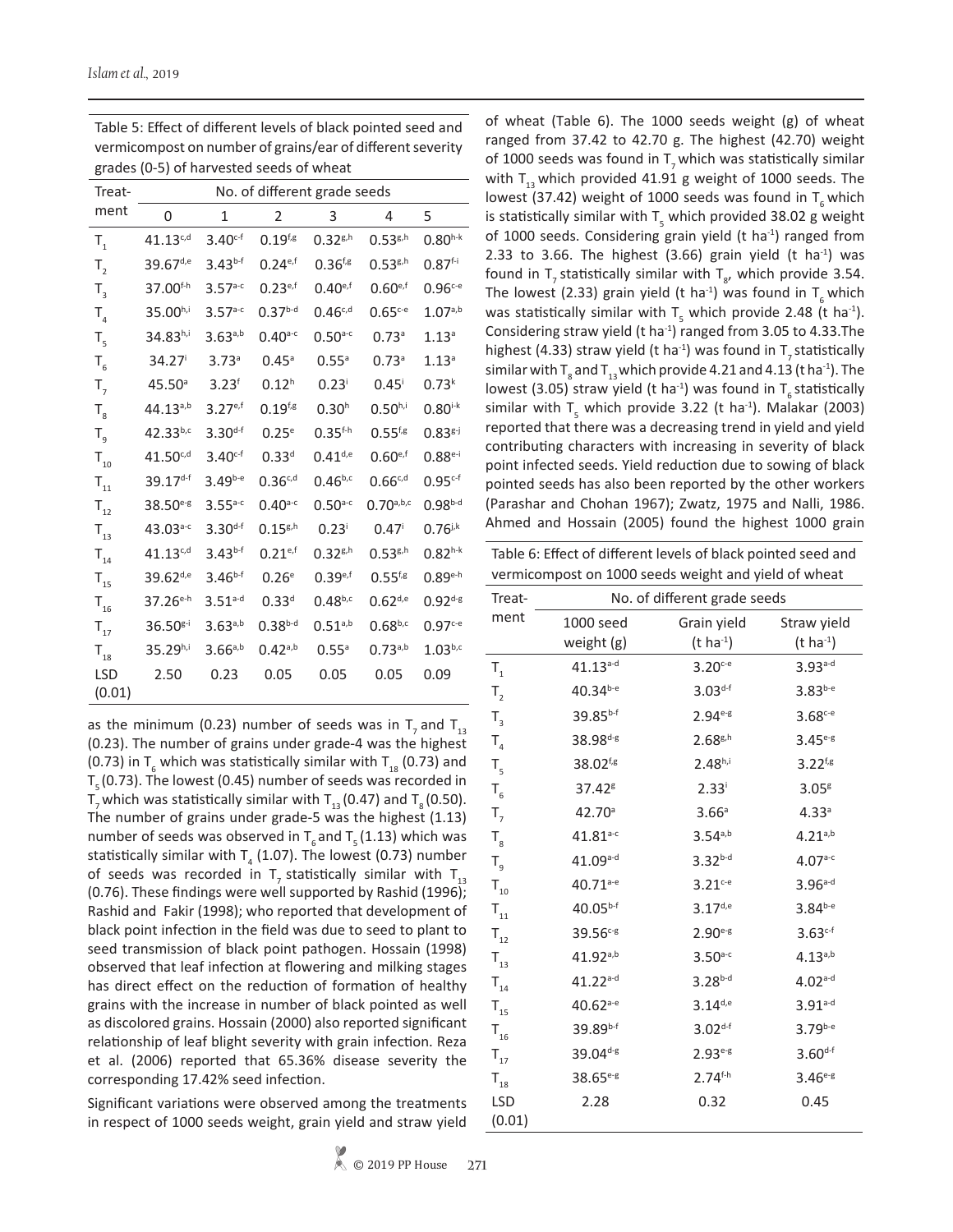weight and the highest yield  $(3.63 \text{ t} \text{ ha}^{-1})$  in wheat variety kanchan when sprayed with fungicide Tilt-250 EC. Ferdouset al. (2003) found grain yield of wheat was 2880-4000 kg ha<sup>-1</sup> by using different micronutrients in the field. The results are in accordance with Oppitz and Hoesser (1979) who reported that seed borne pathogens of wheat not only reduced the germination but also affected seedling vigor that resulting in low yield. Baker and Barrett (1994) found that the earthworms (*Aporrectodea trapezoids*) increased growth of wheat crops by 39% and grain yield by 35%. It also reduced crop diseases as compared to the control. Palanisamy (1996) also reported that earth worms and its vermicompost improve the growth and yield of wheat by more than 40%. Bhatia et al. (2000) also studied impact of vermicompost on potted wheat crops and came with very encouraging results.

#### *4.2. Laboratory experiment*

In blotter method, the effect of the treatments was significantly different regarding germination percentage and incidence of *Bipolaris sorokiniana* of wheat (Table 7). The maximum seed germination (93.33%) was found in  $T<sub>z</sub>$ statistically similar with  $T_{13}$  (91.33%). On the other hand,

Table 7: Effect of different levels of black pointed seed and vermicompost on germination, incidence of *Bipolaris sorokiniana*, normal and abnormal seedling % and dead seed % of wheat after harvesting

| Treatment             | <b>Blotter method</b>  |                      | Paper towel method     |                      |                        |                    |
|-----------------------|------------------------|----------------------|------------------------|----------------------|------------------------|--------------------|
|                       | % Germination          | % Bipolaris          | % Germination          | % Normal             | % Abnormal             | % Dead seed        |
|                       |                        | sorokiniana          |                        | seedling             | seedling               |                    |
| $T_{1}$               | $88.33^{a-d}$          | $13.33^{m-o}$        | $86.67$ <sup>a-c</sup> | 72.33b,c             | $14.33^{g-i}$          | $13.33^{j,k}$      |
| $\mathsf{T}_2$        | $84.67$ <sup>a-e</sup> | $18.67^{k,l}$        | $83.33a-e$             | $67.00c-e$           | $16.33^{f,g}$          | $16.67^{g,h}$      |
| $T_{3}$               | $80.33c-g$             | $25.33^{i,j}$        | $77.00^{c-g}$          | 57.33 <sup>f-h</sup> | $19.67^{d,e}$          | $23.00^{d,e}$      |
| $T_{4}$               | 75.00e-h               | $35.00^{f,g}$        | 74.00d-h               | $52.00^{g-i}$        | $22.00^{c,d}$          | 24.67 <sup>d</sup> |
| $\mathsf{T}_{_5}$     | $71.67^{f-h}$          | 43.33c,d             | 69.33g,h               | 45.00 <sup>i,j</sup> | $24.33^{b,c}$          | 30.67 <sup>b</sup> |
| $T_{6}$               | 65.33 <sup>h</sup>     | $53.67$ <sup>a</sup> | 64.67 <sup>h</sup>     | $37.33^{j}$          | 27.33 <sup>a</sup>     | 35.33 <sup>a</sup> |
| $T_{7}$               | $93.33$ <sup>a</sup>   | $8.667^\circ$        | $90.67$ <sup>a</sup>   | 82.00 <sup>a</sup>   | 8.667 <sup>k</sup>     | 9.33               |
| $\mathsf{T}_{_{\!8}}$ | $90.67$ <sup>a-c</sup> | 14.67 <sup>ln</sup>  | $88.33^{a,b}$          | $77.67^{a,b}$        | $10.67$ <sup>j,k</sup> | $11.67j-1$         |
| $T_{\rm g}$           | $86.00^{a-d}$          | $19.00^{k,l}$        | $83.67^{a-d}$          | $71.00^{b-d}$        | $13.33^{h,i}$          | $16.33^{h,i}$      |
| $T_{10}$              | $81.00^{b-g}$          | $28.33^{h,i}$        | 79.00 <sup>b-g</sup>   | $63.33^{d-f}$        | $15.67^{g,h}$          | $21.00^{e,f}$      |
| $T_{11}$              | $77.67^{d-g}$          | 37.67 <sup>e,f</sup> | 76.33c-g               | 58.00f,g             | $18.33^{e,f}$          | 24.67 <sup>d</sup> |
| $T_{12}$              | 72.33f-h               | 46.33b,c             | 70.33f-h               | $50.00g-i$           | $20.33^{d,e}$          | 29.67b,c           |
| $T_{13}$              | $91.33^{a,b}$          | $11.33^{n,0}$        | 89.33 <sup>ab</sup>    | $76.67^{a,b}$        | $12.67^{i,j}$          | $10.67^{k,l}$      |
| $T_{14}$              | $87.67$ <sup>a-d</sup> | $16.67^{1,m}$        | $86.33a-c$             | 71.00 <sup>b-d</sup> | $15.33^{g,h}$          | 13.67ij            |
| $T_{15}$              | $82.33^{b-f}$          | $22.67^{j,k}$        | $80.67$ <sup>a-f</sup> | $62.00^{e,f}$        | $18.67^{e,f}$          | $19.33^{f,g}$      |
| $T_{16}$              | 78.67 <sup>d-g</sup>   | $31.00^{g,h}$        | 76.00 <sup>c-g</sup>   | $56.00^{f-h}$        | $20.00^{d,e}$          | 24.00 <sup>d</sup> |
| $T_{17}$              | 73.00f-h               | 40.33d,e             | 72.33e-h               | 49.00h,i             | 23.67b,c               | 27.67c             |
| $T_{18}$              | $70.33^{g,h}$          | $50.33^{a,b}$        | 68.67g,h               | 44.00 <sup>i,j</sup> | 24.67 <sup>b</sup>     | $31.33^{b}$        |
| LSD (0.01)            | 10.99                  | 5.094                | 11.26                  | 8.52                 | 2.417                  | 2.914              |

the lowest seed germination (65.33%) was recorded in  $T_c$ statistically similar with T<sub>18</sub> (70.33 %).*Bipolaris sorokiniana* ranged from 8.667 to 53.67 % where the treatment  $T$ , (8.667%) was found to have lowest infection preceded by  $T_{13}$  (11.33%) and T<sub>1</sub> (13.33%). On the other hand, the highest incidence (53.67%) was recorded in  $T_6$  statistically similar with $T_{18}$  (50.33%).

In rolled paper towel method, wheat seeds samples having different levels of black pointed seed and vermicompost had significant effect on seed germination, normal and abnormal seedling productionand dead seed percentage

of wheat in Rolled Paper towel method (Table 7). The germination varied from 64.67 to 90.67%. The highest germination (90.67%) was found in  $T<sub>7</sub>$  statistically similar with  $T_{13}$  (89.33%) and T<sub>8</sub> (88.33%) and. The lowest (64.67%) was found in T<sub>6</sub> statistically similar with T<sub>18</sub> (68.67%) and  $T<sub>g</sub>$  (69.33%).The treatment showed significant difference from one another regarding percent normal seedling and the results for all the treatments ranged from 82.00 to 37.33% ,where the maximum counts (82.00%) were found in T<sub>7</sub> statistically similar with T<sub>8</sub> (77.67%) and T<sub>13</sub> (76.67%). The lowest (37.33%) was found in  $T_6$  statistically similar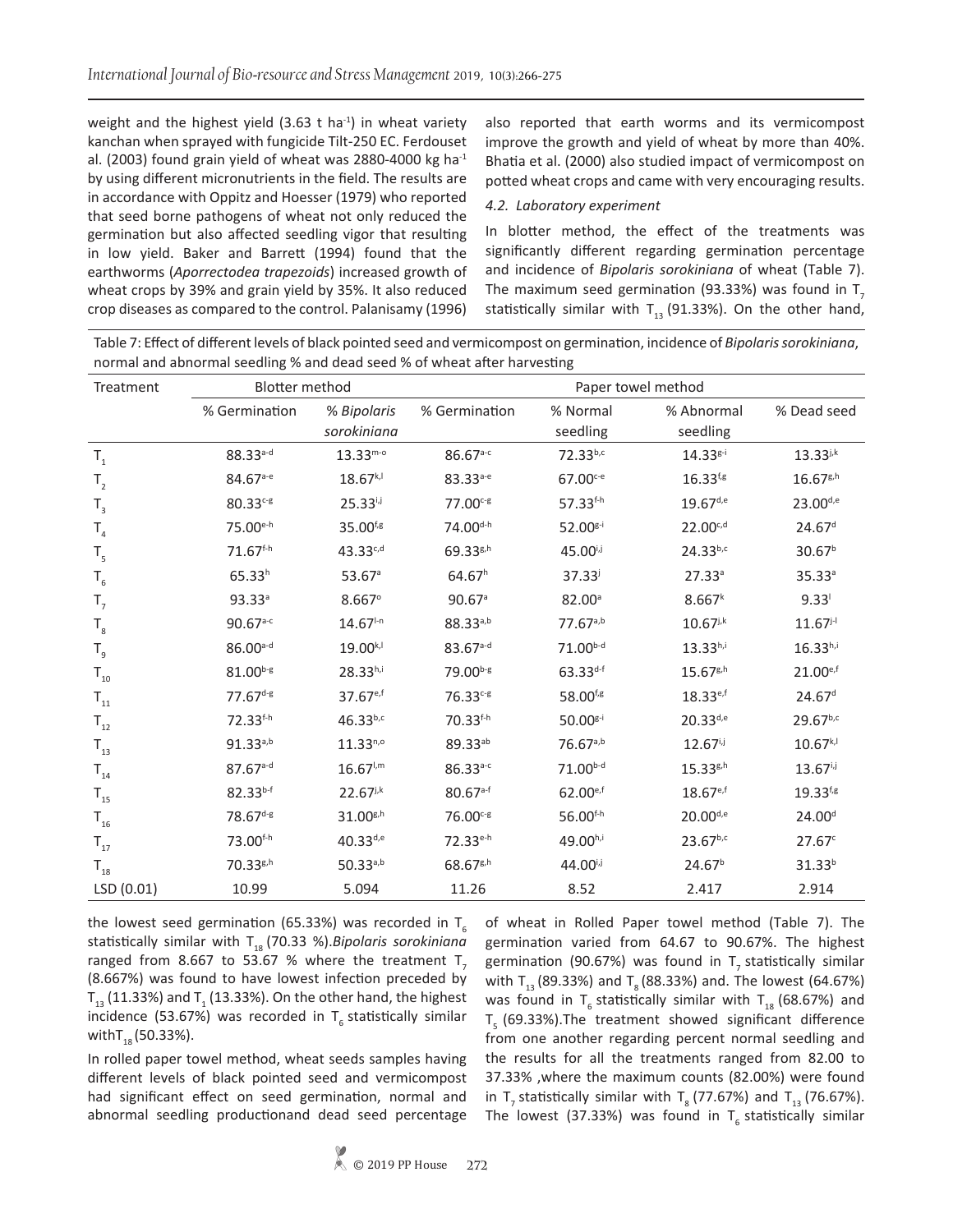with  $T_{18}$  (44.00%) and T<sub>s</sub> (45.00%). The number of abnormal seedlings was found to be increased with the increase of black pointed seeds. In case of abnormal seedlings, they ranged from 8.667 to 27.33% where the highest (27.33%) percent was observed in T<sub>6</sub> followed by T<sub>18</sub> (24.67%). The lowest (8.667%) was found in  $T<sub>z</sub>$  statistically similar with  $T<sub>z</sub>$ (10.67%).Percent dead seed was found the minimum 9.33 in T<sub>2</sub> which was statistically similar with T<sub>13</sub> (10.67%). The highest (35.33%) dead seed was found in  $T<sub>6</sub>$  followed by  $T_{18}$  (31.33%) and T<sub>5</sub> (30.67%). Similar trend of variation in germination of *Helminthosporium sativum* infected wheat seeds were reported by Hanson and Christensen (1953). They reported 66% and 62% seed germination having seed infection 81% and 74%, respectively with *Helminthosporium sativum.* Choudhary et al. (1984) reported that germination of the infected (black pointed) seeds both in blotter and pot soil was found to decrease by 11.6% and 16.0%, respectively. Hossain (2000) reported that maximum reduction of germination was found by 20.20 and 42.69% in blotter and rolled paper towel method, respectively in 28% black pointed seeds. Reduction in germination of wheat seeds due to black point infection was also recorded by other workers (Parashar and Chohan, 1967; Rana and Gupta, 1982; Sinha and Thapliyal, 1984, Zhang et al., 1990). Chowdhury et al. (2010) reported that germination of wheat seeds having different levels of black pointed seed ranged 69.00-97.00 and 72.67-96.67 respectively in blotter method and rolled paper towel method depending on level of seed infection in wheat seeds. Malakar (2003) found abnormal seedlings and dead seeds increased with the increase inoculums of *B. sorokiniana*. Siddique (2003) reported that the highest normal seedlings and lowest abnormal seedlings were found in clean seeds. The prevalence of higher number of black pointed seeds might be responsible for causing seed rot. From the present study, it was revealed that different levels of black pointed seed by *Bipolarissorokiniana* had significant relationship with seedling infection as well as seedling health. Seedling infection increased with the increasing level of black pointed seed in rolled paper towel method.

The result showed that the treatments significantly influenced shoot length (cm) root length (cm), seedling weight and vigor index of 7 days old seedlings (Table 8). The root length varied from 11.13 to 13.77 cm, where the highest (13.77 cm) root length was found in  $T<sub>z</sub>$  statistically similar with  $T_{13}$  (13.53 cm). The minimum (11.13 cm) root length was found in T<sub>6</sub> which was statistically similar with T<sub>5</sub> (11.47 cm) as well as  $T_{18}$  In case of shoot length, the highest (9.83 cm) shoot length was found in  $T<sub>z</sub>$  which was statistically similar with  $T_{13}$  (9.57 cm). The minimum (7.87 cm) shoot length was found in  $T_6$  which was statistically similar with  $T<sub>5</sub>$  Considering seedling weight, the highest (4.30 g) seedling weight was found in T<sub>7</sub> statistically similar with T<sub>8</sub> (4.17). The minimum (3.43g) seedling weight was found in  $T_{6}$  which was statistically similar with T $_{_5}$  (3.53 g) as well as preceded by  $\ _{\,\rm{T}_{18}}$ 

Table 8: Effect of different levels of black pointed seed and vermicompost on root length (cm), shoot length (cm), seedling weight and vigor index in the laboratory

| Treat-                            | Root                   | Shoot                | Seedling              | Vigor index            |
|-----------------------------------|------------------------|----------------------|-----------------------|------------------------|
| ment                              | length                 | Length               | weight                |                        |
|                                   | (cm)                   | (cm)                 | (g)                   |                        |
| $\mathsf{T}_\mathsf{1}$           | $13.10^{a-d}$          | $9.23^{a-d}$         | $4.03^{a-d}$          | $1935^{a,b}$           |
| $T_{2}$                           | $12.73^{a-f}$          | $8.97^{b-e}$         | $3.92$ <sup>a-e</sup> | 1806b,c                |
| $\mathsf{T}_{_3}$                 | $12.37c-g$             | $8.73c-8$            | $3.80^{b-f}$          | $1626c-f$              |
| ${\sf T}_4$                       | $11.87^{e-h}$          | $8.33e^{-h}$         | $3.67^{d-f}$          | 1494 <sup>e-g</sup>    |
| $T_{\rm 5}$                       | $11.47^{g,h}$          | $8.07$ <sup>gh</sup> | $3.53^{e,f}$          | $1353^{g,h}$           |
| $T_{6}$                           | $11.13^{h}$            | 7.87 <sup>h</sup>    | 3.43 <sup>f</sup>     | $1226^h$               |
| $T_{7}$                           | 13.77 <sup>a</sup>     | 9.83 <sup>a</sup>    | 4.30 <sup>a</sup>     | $2157^a$               |
| $\mathsf{T}_{_{8}}$               | $13.03^{a-d}$          | $9.43^{a.c}$         | $4.17^{a,b}$          | $1984^{a,b}$           |
| $\mathsf{T}_{\mathsf{g}}$         | $12.83^{a-f}$          | $9.03^{b-e}$         | $4.03^{a-d}$          | $1829^{b,c}$           |
| $\mathsf{T}_{\mathsf{10}}$        | $12.53^{b-g}$          | $8.83^{b-f}$         | $3.93a-e}$            | $1687c-e$              |
| ${\sf T}_{_{11}}$                 | $12.13^{d-h}$          | $8.50^{d-h}$         | $3.73c-f$             | $1574^{d-g}$           |
| $\mathsf{T}_{_{12}}$              | $11.77^{f-h}$          | $8.40^{e-h}$         | 3.57 e,f              | $1418^{\rm f \cdot h}$ |
| $T_{13}$                          | $13.53^{a,b}$          | $9.57^{ab}$          | $4.13^{a.c}$          | 2064 <sup>a</sup>      |
| $T_{14}$                          | $13.23^{a-c}$          | $9.23^{a-d}$         | $4.03^{a-d}$          | $1940^{a,b}$           |
| ${\sf T}_{_{15}}$                 | $12.93$ <sup>a-e</sup> | $8.90^{b-e}$         | $3.93^{a-e}$          | $1761^{b-d}$           |
| $\mathsf{T}_{_{16}}$              | $12.53^{b-g}$          | $8.73c-g$            | $3.83^{b-f}$          | $1616^{c-f}$           |
| ${\sf T}_{\scriptscriptstyle 17}$ | $11.93^{e-h}$          | $8.33e^{-h}$         | $3.67^{d-f}$          | $1463^{e-g}$           |
| $\mathsf{T}_{_{18}}$              | $11.47^{g,h}$          | $8.13^{f-h}$         | $3.53$ ef             | $1346^{g,h}$           |
| <b>LSD</b>                        | 1.10                   | 0.75                 | 0.41                  | 231.10                 |
| (0.01)                            |                        |                      |                       |                        |

(3.53) and  $T_{12}$  (3.57). Vigor index (VI) for all the treatments differed significantly with a range of 1226 to 2157 (Table 8). The maximum vigor index (2157) was recorded in seedlings under T<sub>7</sub> which was statistically similar with T<sub>13</sub> (2064). The minimum vigor index (1226) was counted in  $T_6$  which was statistically similar with  $T_{18}$  (1346) and  $T_{5}$  (1353). The shoot length, root length, seedling weight and also vigor index (VI) were decreased with the increasing levels of black pointed seed. The findings of the present study are supported by the earlier of Rana and Gupta (1982). They found that black point infection greatly affected root and shoot growth of the seedlings, the effect being very prominent on root growth. Rashid and Fakir (1998) reported that percent reduction in shoot and root length increased with the increase of infection grade of seed transmitted *B.sorokiniana* and the overall reductions were highest for root length. He also mentioned that the seedlings that developed from such seed were usually poor vigorous. Hossain (2000) found that the rate of reduction of growth was the maximum by 28% black pointed seeds as recorded root length was 57.21 cm and for shoot length was 41.40 cm. He also mentioned that the vigor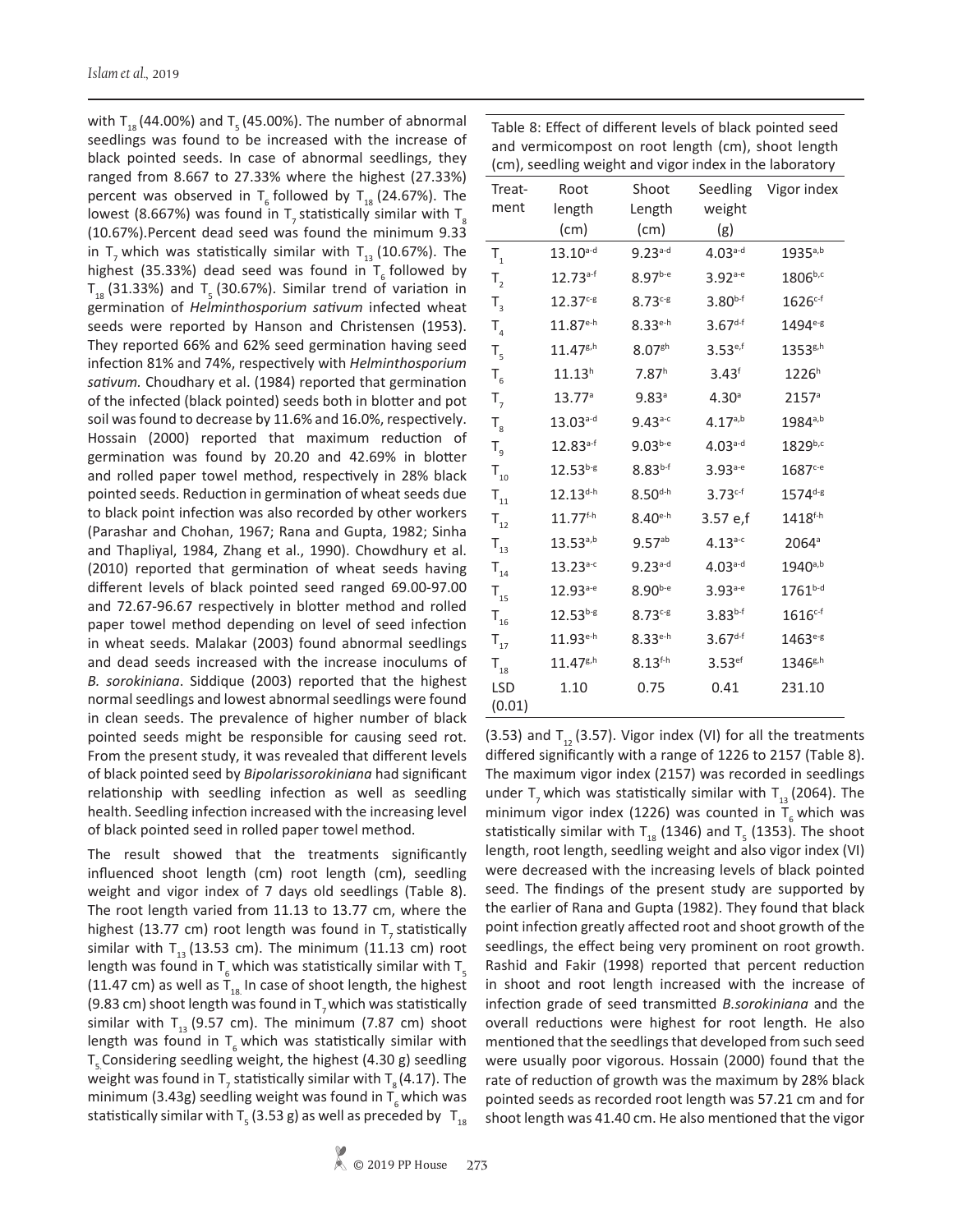index was found with maximum reduction (72.63%) resulted by the seedlings of 28% black pointed seeds. Chowdhury et al. (2010) found that different levels of black pointed seed greatly affected root and shoot growth of wheat seedlings where as vigor index of seedling was 1851.81, 1392.02, 1203.55, 971.16, 841.62 and 669.36.

In the view of above finding, it has been found that minimum level of black pointed seeds resulted minimum disease incidence and subsequent disease development in the field as well as for healthy seed production.

## **4. Conclusion**

Seed sample treated with treatment vermicompost @ 1.5 t ha<sup>-1</sup> and apparently healthy seed treated with Provax 200  $\omega$ 0.25%) showed promising results in respect of emergence of seedling, disease severity and seed production. However, more investigations are needed to be persued in different Agro-ecological Zones to fix up a suitable seed health standard against leaf blight of wheat (*Bipolaris sorokiniana*) for healthy seed production.

### **5. References**

- Alam K.B., Shaeed, M.A., Ahmed, A.U., Malaker, P.K., 1994. *Bipolaris* leaf blight (spot blotch) of wheat in Bangladesh. In: Saunders, D.A.,Hettel, G.P., (Eds.). Wheat in Heat stressed Environments: Irrigated, Dry Areas and Rice Wheat Farming Systems. Mexico, D.F.: CIMMYT, 339–342.
- Ahmed, F., Hossain, I., 2005. Effect of *Bipolaris sorokiniana* on leaf blight severity and grain yield of wheat cv. Kanchan inoculated at flowering stage in the field. Bangladesh Journal of Seed Science and Technology 9(1–2), 67–70.
- Aira, M., Monroy, F., Dominguez, J., Mato, S., 2002. How earthworm density affects microbial biomass and activity in pig manure. European Journal of Soil Biology 38, 7–10.
- Ammara, I., Anwar, S.A., Abid, R., Khan, M.S.A., 2001. Seedborne pathogens associated with wheat seed and their role in poor germination. Pakistan Journal of Phytopathology 13, 102–106.
- Baker, G., Barrett, V., 1994. Earthworm Identifier; Publication of Council of Scientific and Industrial Research Organization (CSIRO), Division of Soil and Land Management, Australia.
- Baki, A.A., Anderson, J.D., 1972. Physiological and biological deterioration of seeds. In: Seed Biology. Vol. 11, Academic press, New York, 283–315.
- BBS (Bangladesh Bureau of Statistics), 2014. Yearbook of Agricultural Statistics in Bangladesh, Bangladesh Bureau of Statistics, Ministry of Planning, Government of the People's Republic of Bangladesh.
- Bhatia, S., Sinha, K.R., Sharma, R., 2000. Seeking alternatives to chemical fertilizers for sustainable agriculture: A

Study on the Impact of Vemiculture on the Growth and Yield of Potted Wheat crops (*Triticum aestivum Linn*). International Journal of Environmental Education and Information 19(4), 295–304.

- Choudhary, R.C., Aujla, S.S., Sharma, I., Sing, R., 1984. Effect of black point of wheat on germination and
- quality characters of WL-711. Indian Phytopathology 37(2), 351–353.
- Chowdhury, S.R., Aminuzzaman, F.M., Islam, M.R., Zaman, R., 2010. Effect of different levels of seed infection by *Bipolaris sorokiniana* on leaf blight severity, grain formation, yield and subsequent seed infection of wheat. International Journal of Agriculture, Environment and Biotechnology 3(2), 219–224.
- Edwards, C.A., Burrows, I., 1988. The Potential of Earth worms Composts as Plant Growth Media. In: Edward, C. A. and Neuhauser, E. F. (Eds.), Earthworms in Waste and Environmental Management. SPB Academic Publishing, The Hague, Netherlands; ISBN 90-5103. 17(7), 21–32.
- Fakir, G.A., 1999. Seed Health–An Indispensable Agrotechnology for crop production. Lecture note for course on Agro-technology and Environment Management for the CARITAS offers at GTI, Bangladesh Agricultural University, Mymensingh, 1–4.
- Ferdous, J.N., Jahiruddin, M., Islam, M.R., 2003. Response of wheat in micronutrients in old Brahmaputra flood plain soil. Bangladesh Journal of Seed Science and Technology 7(1–2), 35–38.
- Gilchrist, L.I., 1985. CIMMYT methods for screening wheat for *Helminthosporiumsativum* Resistance. In: "Wheat for more tropical environment". A proceedings of the International Symposium sponsored by the United Nations Development Programme and CIMMYT. 24-28 September 1984, Mexico, 149–151.
- Gutierrez-Miceli, F.A., OlivaLlaven M.A., Nazar, P.M., Sesma, B.R., Alvarez-Solis, J.D. and Dendooven, L., 2011. Optimization of vermicompost and worm-bed leachate for the organic cultivation of radish. Journal of Plant Nutrition 34, 1642–1653.
- Hanson, E.W., Christensen, J.J., 1953. The black point disease of wheat in the United States. Minnesota Agricultural Experiment Station Technical Bulletin 206, 30.
- Horsfall, J.G., Barratt, R.W., 1945. "An Improved Grading System for Measuring Plant Disease." Phytopathology 35, 655
- Hossain, I., Azad A.K., 1994. *Bipolaris sorokiniana*: Its reaction and effect on grain yield of wheat. Progressive Agriculture 5, 203-205.
- Hossain, I., Azad, A.K., 1985. *Bipolaris sorokiniana*, Its reaction and effect on yield of wheat*.* Progressive Agriculture 5(2), 63-69.
- Hossain, I., Azad, A.K., 1992. Reation of wheat to *Helminthosporium sativum* in Bangladesh. Hereditas, 116, 203–205.